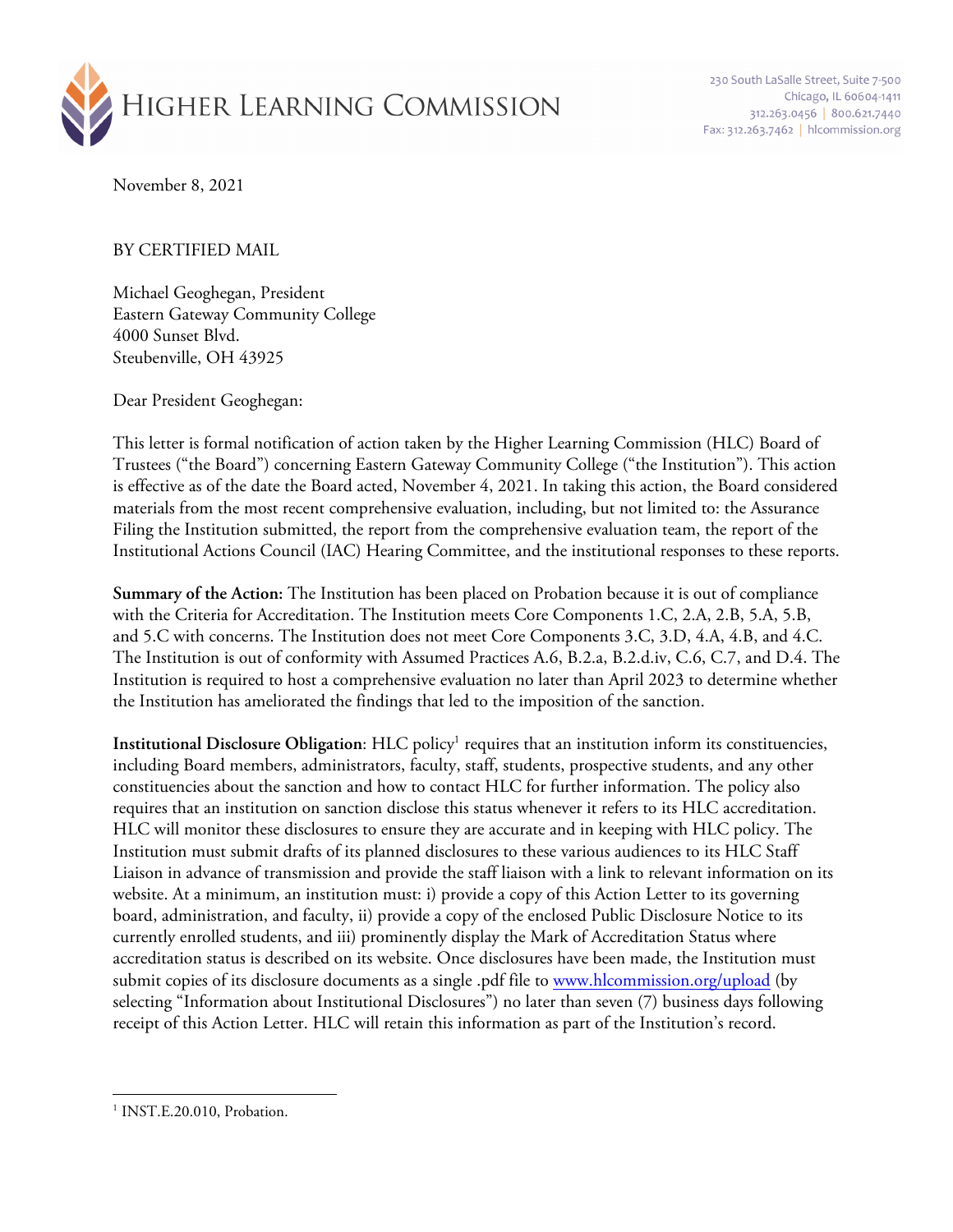**Provisional Plan:** HLC policy also requires that the Institution file a Provisional Plan with HLC for review and approval by the Institutional Actions Council according to HLC's substantive change procedures. This Provisional Plan must comport with HLC's requirements for Provisional Plans. <sup>2</sup> The Institution must submit its Provisional Plan within 90 calendar days of this letter.

**Substantive Change:** HLC policy3 states that while an institution may file one or more applications for substantive change during the probation period, such applications will be subject to strict scrutiny and are likely to be denied or deferred until after the probationary period. HLC policy also requires that an institution placed on Probation be subject to additional requirements for substantive change during the probationary period and for three (3) years following the removal of Probation.<sup>4</sup>

Notification Program: HLC policy<sup>5</sup> states that an institution on probation is not eligible to apply for the Notification Program for Additional Locations until it has completed ten (10) years in good standing as required for access.

## **Board Rationale**

The Board based its action on the following findings made with regard to the Institution as well as the entire record before the Board:

The Institution meets, but with concerns, Criterion One, Core Component 1.C, "the institution provides opportunities for civic engagement in a diverse, multicultural society and globally connected world, as appropriate within its mission and for the constituencies it serves," for the following reasons:

- A discrepancy exists between enrollment requirements for online versus on-campus student populations and is presently under evaluation.
- The policy regarding placement testing only for on-campus students creates barriers for the population. Online students have been exempted from placement testing since 2015.
- Information regarding course requirements for gateway English and Math courses is not uniform or published clearly. While the Institution has indicated that modifications to placement testing would be made, such modifications are not scheduled to occur until spring 2022.
- Few co-curricular options are provided for the online student population and this group of students has indicated interest in opportunities for greater connection, which can lead to improved retention and persistence.

The Institution meets, but with concerns, Criterion Two, Core Component 2.A, "the institution establishes and follows policies and processes to ensure fair and ethical behavior on the part of its governing board, administration, faculty and staff," for the following reasons:

Policies in the Institution's Policy Manual were outdated or, in some cases, inaccurate. Few of the policies have been updated since 2013, which indicates that they are not reviewed and updated regularly to guarantee institutional integrity.

<sup>2</sup> FDCR.B.10.010, Commission Approval of Institutional Teach-Out Arrangements.

<sup>3</sup> INST.E.20.010, Probation.

<sup>&</sup>lt;sup>4</sup> INST.F.20.040, Substantive Change.

<sup>5</sup> INST.E.20.010, Probation.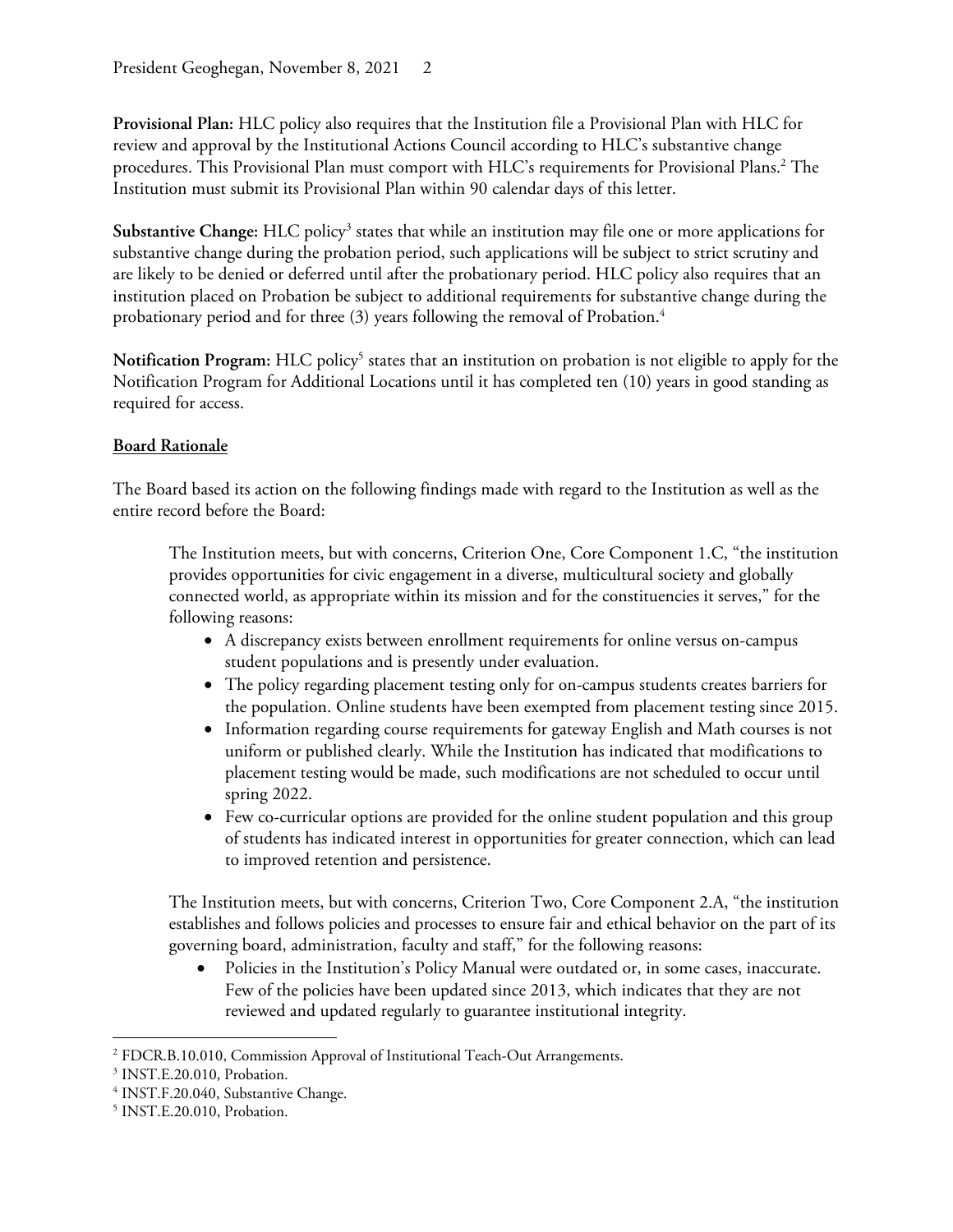- The Institution is working with a consultant to continue with a plan to revise fiscal and business policies and update human resources policies, but the process has not been completed and 35 policies are scheduled for review over the next year.
- The Human Resource Department is conducting a review of all personnel files to ensure the accuracy of the documents. Verification of faculty credentials has not been provided so it cannot be determined whether faculty meet HLC requirements.

There is insufficient data to conclude that the Institution is in conformity with Assumed Practice B.2.a (faculty qualified primarily by credentials; equivalent experience), for reasons noted above under Core Component 2.A.

The Institution meets, but with concerns, Criterion Two, Core Component 2.B, "the institution presents itself clearly and completely to its students and to the public," for the following reasons:

- Conflicting statements regarding requirements for admission to the Institution are posted in the College Catalog.
- Students expressed dissatisfaction with lack of clarity concerning the Institution's transfer credit policies and practices and staff could not articulate a rationale for current practice. A revised process for acceptance of earned prior college credit, prior to enrollment, is under development.
- Minimal information about the Free College Benefit program is available on the Institution's website and staff were not able to respond effectively to basic questions about the program. This information should be readily available in order for potential students to make informed decisions about enrolling in the program.
- The Institution has established committees to review the accuracy of information on its website and has committed to examine up to 10 web pages per month for clarity of message, consistency of statements, and necessary informational updates.
- The Institution claims to have 10 program-specific accreditations, yet only six are posted on the web page regarding accreditation. Pass rates for several of the programs are not publicly available.
- Survey response rates regarding alumni employment and satisfaction are minimal  $(n=361)$ , which makes it challenging for the Institution to holistically understand the wants, needs and expectations of the various student populations.

The Institution does not meet Criterion Three, Core Component 3.C, "the institution has the faculty and staff needed for effective, high-quality programs and student services," for the following reasons:

- An Assessment Committee was established in late spring 2021 but is not fully implemented. Although an Assessment Coordinator has been hired to begin in fall 2021, there was no person in charge of assessment as recently as the time of the Institutional Actions Council (IAC) Hearing.
- An institution-wide assessment plan is anticipated to be approved by the full-time faculty in fall 2021, but minimal evidence of assessment outcomes or improvements to programs since 2018 was provided by the Institution in its Assurance filing or response to the team report.
- The most recent HLC Institutional Update filed by the Institution posted 67 full-time and 1,223 part-time faculty for 38,613 students. Online enrollment constitutes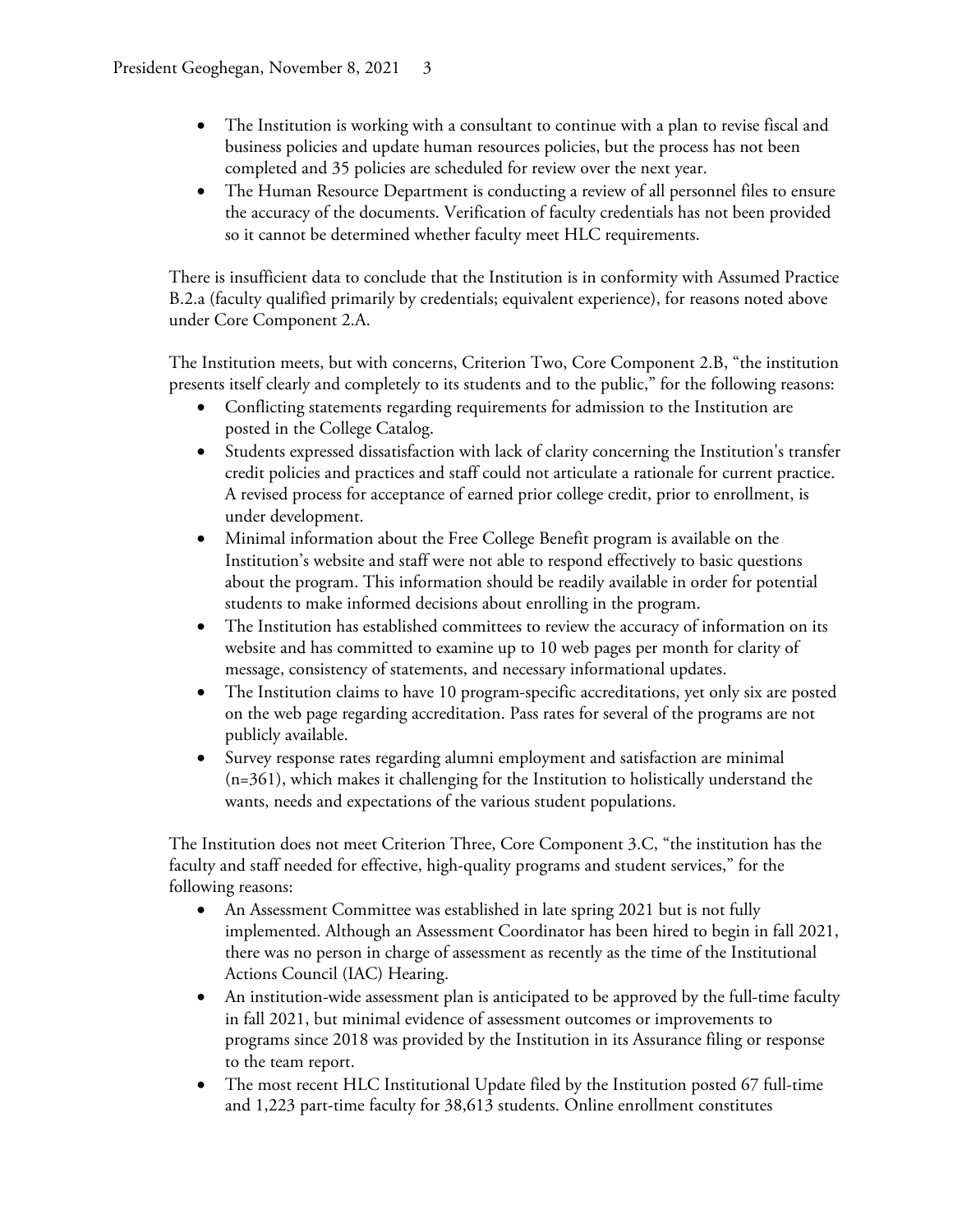approximately 90% of the student population according to institutional reports. The student-to-faculty ratio reported by the Institution is presently 46:1 until a new collective bargaining agreement is ratified. The Institution is budgeted to hire eight new faculty for FY 2022.

- At the time of the IAC Hearing, nine academic programs did not have full-time faculty assigned. Therefore it is not clear who is responsible for completing a thorough review of course quality and academic program review.
- While full-time faculty have defined office hours per collective bargaining agreements, no evidence has been presented indicating that part-time faculty are available to meet with students beyond responses posted in the learning management system.
- As indicated under Core Component 2.A, evidence of qualified faculty has not been provided.
- Each lead faculty member for online courses is assigned to review 30 to 50 sections that are taught by the online adjunct faculty. The Institution has reported that the lead faculty check to see if adjunct faculty have logged in on a regular basis, posted weekly announcements, responded to students, and taken attendance. While the Institution intends these activities to constitute regular and substantive interaction, students reported minimal interaction with online faculty. Changes to the processes for oversight of online instruction are planned, but they have not been fully implemented.
- A review of faculty evaluation forms indicated several variances between on-campus adjunct and online adjunct faculty. The form for the online adjunct faculty does not cover issues related to rigor of the course, assessment of the course or delivery. The form is used for more than 1,000 faculty yet it does not evaluate key elements to determine if high-quality programs are being delivered regardless of the modality and to inform assessment processes.
- The Institution budgets for professional development but excludes allocations for adjunct faculty and other part-time employees. The amount spent in recent years is minimal given the number of general fund employees (e.g., \$10,602 in FY 2019, \$16,358 in FY 2020, and \$1,038 in FY 2021 during the COVID-19 pandemic). In those years, less than 50% of what was budgeted was spent by qualified employees, raising concerns about qualified, trained personnel that are current in their profession. A significant increase is budgeted for FY 2022, but it has not been clearly articulated who will be encouraged to apply to utilize the funds.

The Institution is out of conformity with Assumed Practice D.4 (effective systems for collecting and analyzing data) for reasons noted above under Core Component 3.C.

The Institution does not meet Criterion Three, Core Component 3.D, "the institution provides support for student learning and resources for effective teaching," for the following reasons:

- The institution has launched several training initiatives for its staff and for its partner, Student Resource Center ("SRC"), but there is minimal evidence available to determine the effectiveness of these efforts.
- The ability for students to receive adequate, timely advising has been uneven. The Institution indicated that on-campus students are required to submit transcripts and complete placement testing prior to academic advising. However, online students reported that no placement tests are required and they meet with their academic advisors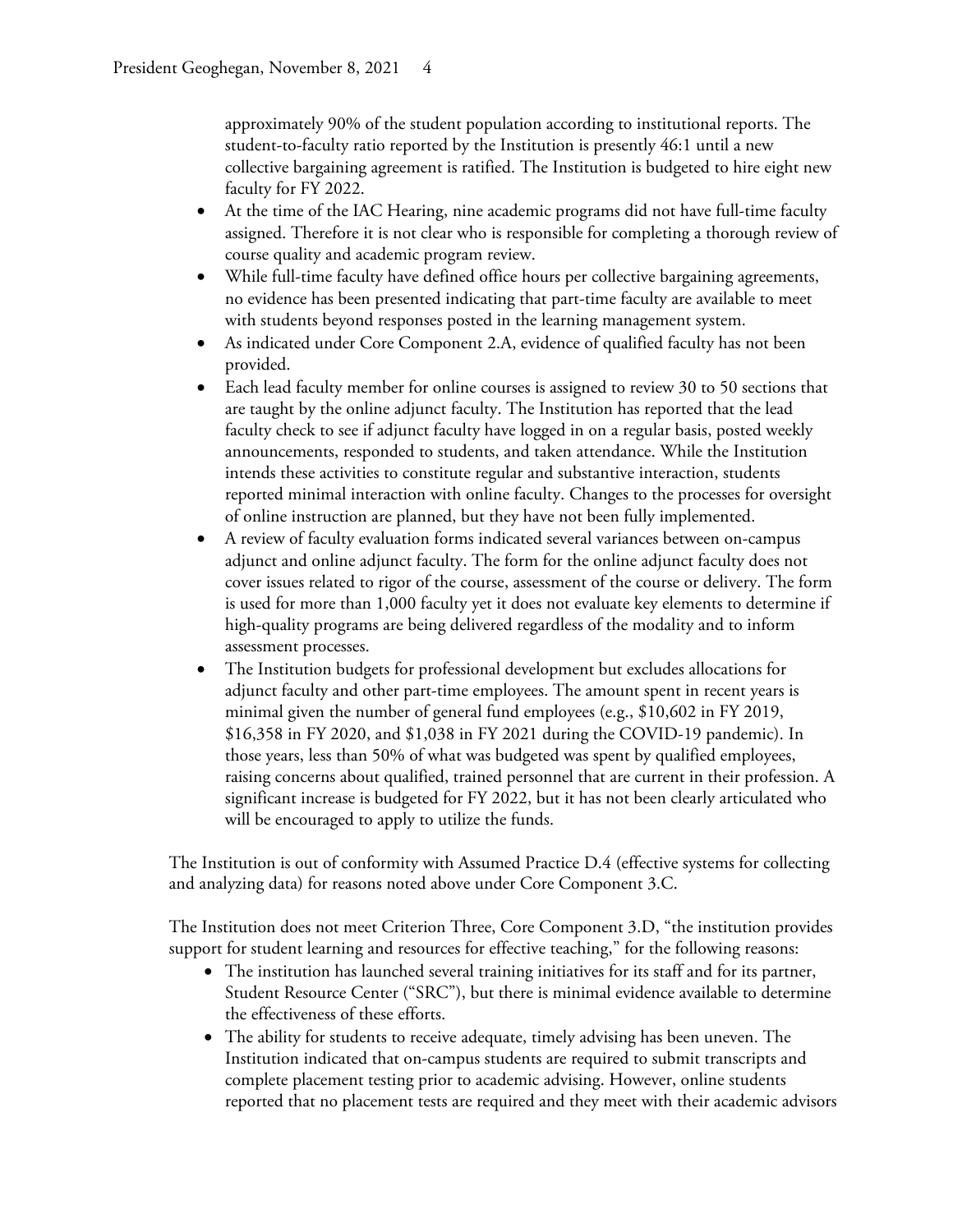prior to any transcript evaluation, which makes it difficult to plan because they do not know what courses will be accepted as transfer credit.

- Students reported that they are not assigned an advisor but instead have to schedule a timed appointment and must engage with any advisor assigned to the appointment. At times, the number of appointments scheduled may exceed the number of appointments available. In August 2020, there were 16,303 appointments scheduled but only 13,480 appointments were available. When this occurs, the Institution offers academic advisors overtime hours, which creates a significant challenge if there are not enough people willing to work additional hours to meet the demand.
- The Institution employs a small number of advisors for the two campuses, while SRC employs 36 full-time and 4 part-time advisors. Both the Institution and SRC employ academic advisors who have the same job description and must hold a bachelor's degree as a minimum qualification. All training and some onboarding is provided by the Institution but it is unclear whether the Institution is informed of the evaluations of SRC advisors.
- A pilot project of two health science programs will provide a dedicated advisor for students enrolled in the program and is in its initial stages. One advisor will be available for 800 to 1,100 students.
- A student support plan detailing how all students, regardless of modality, are afforded equal access to advising, tutoring, disability services, financial aid assistance and other services is not presently available, nor is an evaluation of the effectiveness of these services.
- To meet the needs of students, several new positions were budgeted for FY 2022, including two full-time student success coaches and part-time positions related to accessibility, institutional diversity, student activities, and instruction for a program known as Bridge. Evidence of improvement based on engagement by the new personnel is not yet available.
- A new student government has been implemented for fall 2021, but evidence of engagement within the Institution's governance structure is not yet available.

The Institution does not meet Criterion Four, Core Component 4.A, "the institution ensures the quality of its educational offerings," for the following reasons:

- Because several academic programs lack full-time faculty, it is unclear how faculty would substantially participate in program review.
- The revised program review process was in its first year in FY 2021 and results of its effectiveness are not yet determined. In its Assurance Filing, the Institution provided only one example of a program review, and it holds a programmatic accreditation that requires reporting of continuous quality improvement.
- Evidence that assessment data and analysis is utilized during program review is limited since assessment initiatives are inconsistently applied across all programs and modalities. Few of the completed reviews noted actual results and action plans for the future.
- The Institution's transfer policies and processes are not clearly available and understandable for prospective students. Depending on the program, some transfer credits may only be accepted if they have been earned within 2, 5, 10 or 20 years of completion. Documentation of this practice is not readily available to the public, and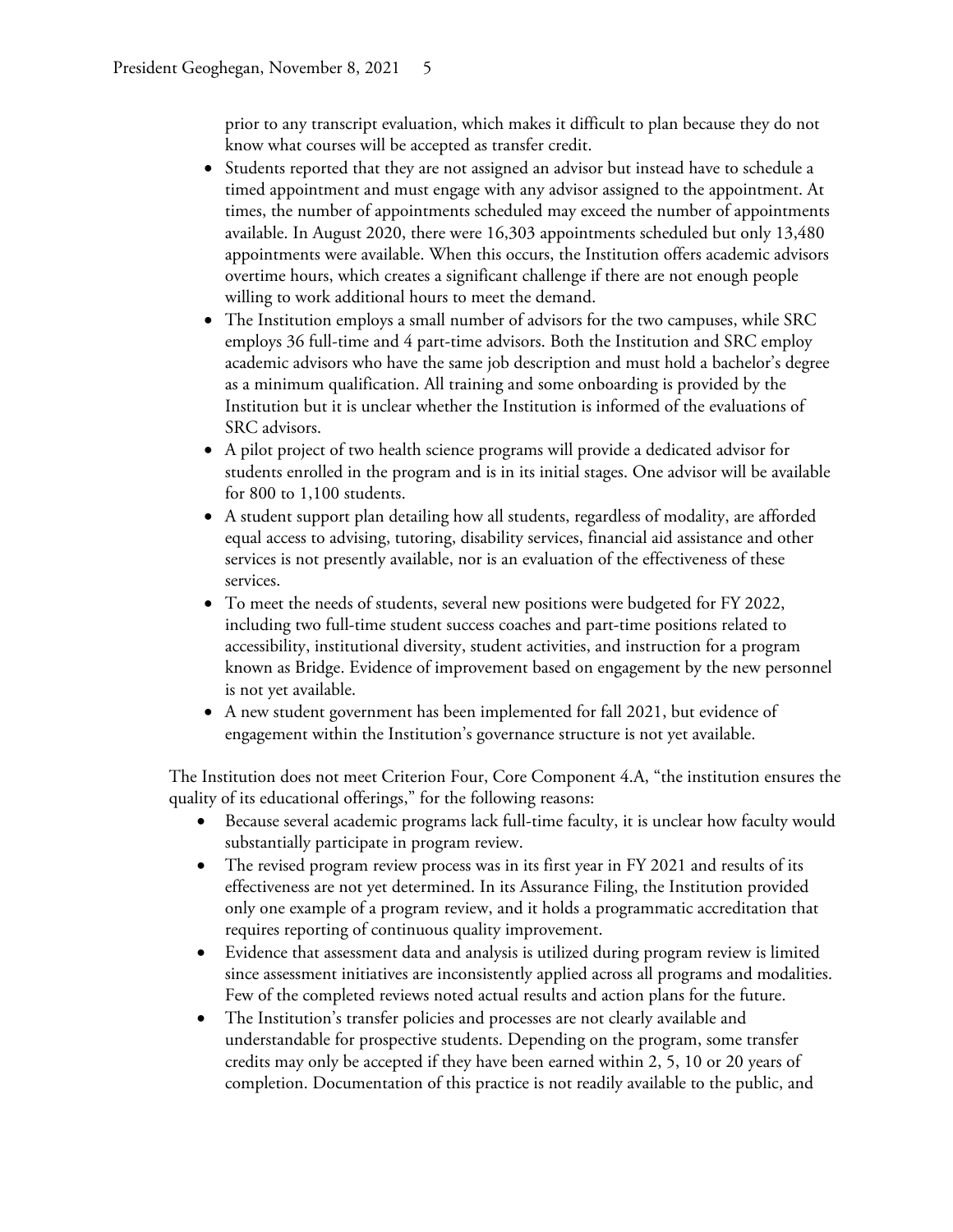with enrollment occurring prior to transcript evaluation, students have had to retake courses for which they previously earned credits, or even a degree.

- A matrix has been developed that outlines the faculty credentials required for every course and while complete review of all faculty files is underway, evidence has not been provided that faculty meet the HLC requirements.
- The Institution has not provided a plan to determine the satisfaction and success of all graduates, regardless of location and modality of learning, and how it will make improvements as needed. The Career Development division is limited in its ability to serve students across 50 states and some Canadian provinces in order to assist in the success of the graduates.
- Data regarding the graduation rate by year is focused on a very small population of firsttime students and does not represent the majority of the population.

The Institution does not meet Criterion Four, Core Component 4.B, "the institution engages in ongoing assessment of student learning as part of its commitment to the educational outcomes of its students," for the following reasons:

- An interim report on assessment of degree programs and general education outcomes was submitted and accepted in 2018, but there is no evidence that those efforts continued leading up to the 2020 evaluation. The Institution does not disaggregate evidence of learning across all locations and modalities.
- The Institution has not conducted ongoing, regular reviews of courses, cocurricular programs or general education outcomes. The Assurance Filing contained only one program review for a program that maintains programmatic accreditation. When requested, evidence of four additional program reviews was provided but they were quite outdated. For example, one review was dated "prior to 2014-15" and another "2018- 19." Three of the four reviews were for health science programs.
- While a new Assessment Coordinator has only recently been hired, work began in spring 2021 to begin a review of three academic programs. Rubrics are in development and will be linked to outcomes within the learning management system. In spring 2022, the Institution plans to begin assessing general education and course learning outcomes across all programs. A Course Learning Outcomes Review Committee was created in March 2021 with plans to identify one general education outcome when the faculty returns in fall 2021.
- A draft assessment plan has been developed and is expected to be reviewed by faculty in fall 2021. Policies and procedures are needed to outline specific expectations regarding the review of institutional, program and course outcomes.
- There were no cocurricular stated learning goals at the time of the team evaluation. A Cocurricular Assessment Committee was subsequently formed and first met in May 2021.
- For programs without full-time faculty, there is no formal plan outlining how evidence of student learning is collected and analyzed or what actions are taken to improve learning.

The Institution is out of conformity with Assumed Practices B.2.d.iv (faculty role in analysis of data and appropriate action on assessment of student learning and program completion) and C.6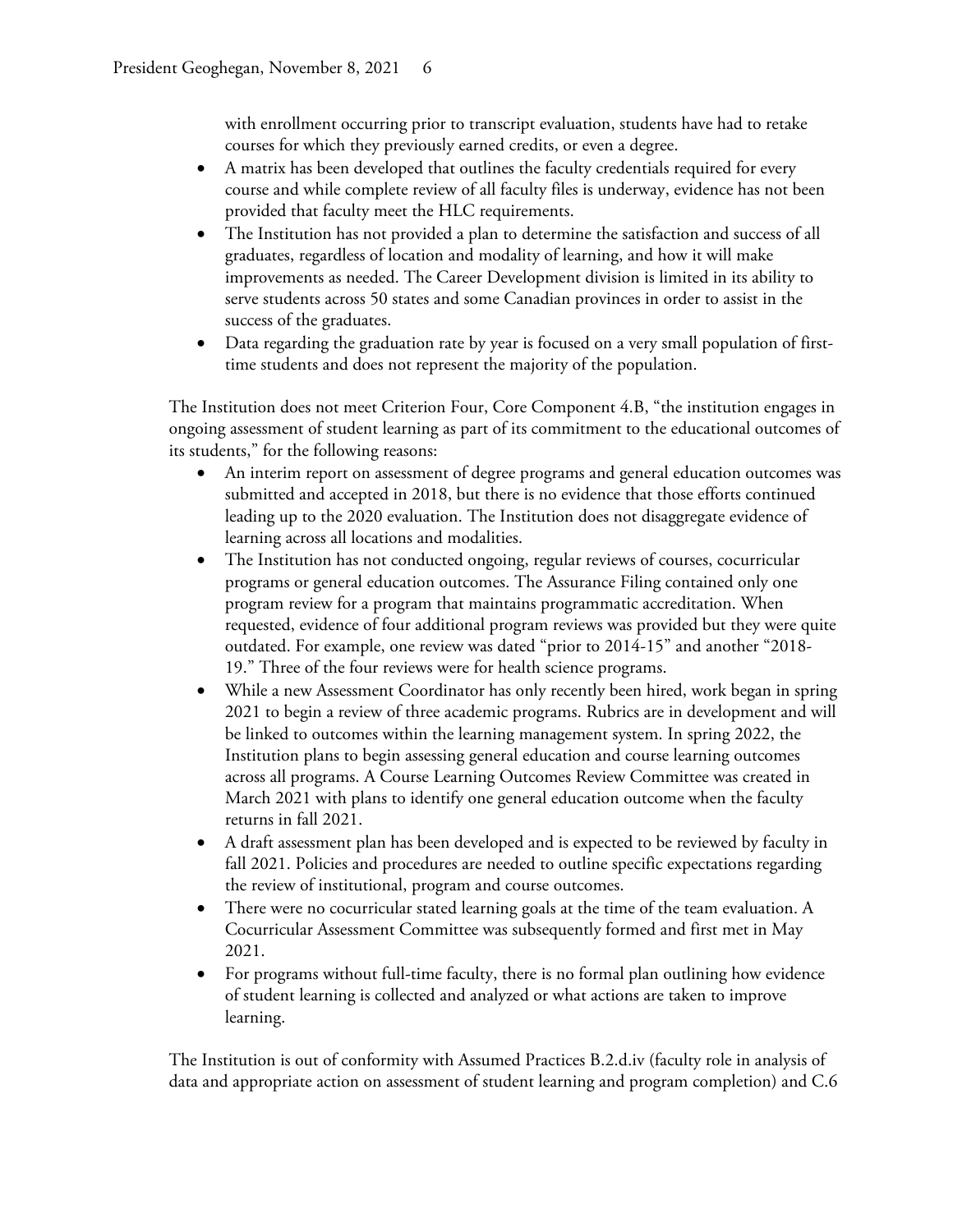(institutional data on assessment of student learning), for reasons noted above under Core Component 4.B.

The Institution does not meet Criterion Four, Core Component 4.C, "the institution pursues educational improvement through goals and strategies that improve retention, persistence and completion rates in its degree and certificate programs," for the following reasons:

- In fall 2021, the Institution expects to begin working on a Strategic Enrollment Plan, including all departments and stakeholders in the activity. Time will be needed to evaluate its effectiveness.
- The Institution has experienced significant enrollment growth over the past four years, expanding from 8,530 students in fall 2017 to 38,613 students by fall 2020, according to the annual HLC Institutional Updates that call for IPEDS numbers to be reported. By contrast, Associate degrees awarded increased at a more limited rate, from 351 to 1,807 over the four years ended June 2020. Certificates awarded rose from 111 to 233 over the same period.
- Completion rates are calculated by the Institution on a 3-, 5-, and 7-year schedule. As reported, the 7-year completion rate for the fall 2013 cohort of first-time students was 18%. Use of a 7-year completion rate is well beyond the typical 150% or 200% metric used by most two-year institutions.
- An equity scorecard was launched in summer 2020 and the metrics provide a rolling 3 year trend basis. The institution is in the early stages of using the data to identify and close equity gaps initially focused on African American and Hispanic student populations. A comprehensive dashboard linking student success data and course completion and financial aid information is to be launched by December 2021.
- The Institution indicated it was working to join the Postsecondary Data Partnership (PDP) with the National Student Clearinghouse in order to benchmark against participating institutions and utilize metrics that are more consistent in methodology, but work on this initiative is in the initial stages.

The Institution is out of conformity with Assumed Practices A.6 (accuracy of published data) and C.7 (institutional data on student persistence, retention and completion), for the reasons noted above under Core Component 4.C.

The Institution meets, but with concerns, Criterion Five, Core Component 5.A, "through its administrative structures and collaborative processes, the institution's leadership demonstrates that it is effective and enables the institution to fulfill its mission," for the following reasons:

- The Institution recently developed a student governance committee that will commence in fall 2021 with the intention for students to serve on several institutional committees and have a role in the Institution's collaborative processes.
- Several decision-making structures and processes are in the midst of development or are being redesigned. Clarification of a shared governance structure is necessary, as many of the groups have not yet determined the collaborative processes that will support these new structures.
- Because new technology is being introduced to provide more timely data, the Institution needs an increased emphasis on data analysis to support planning and decision-making with a focus on effective assessment of curricular and cocurricular learning.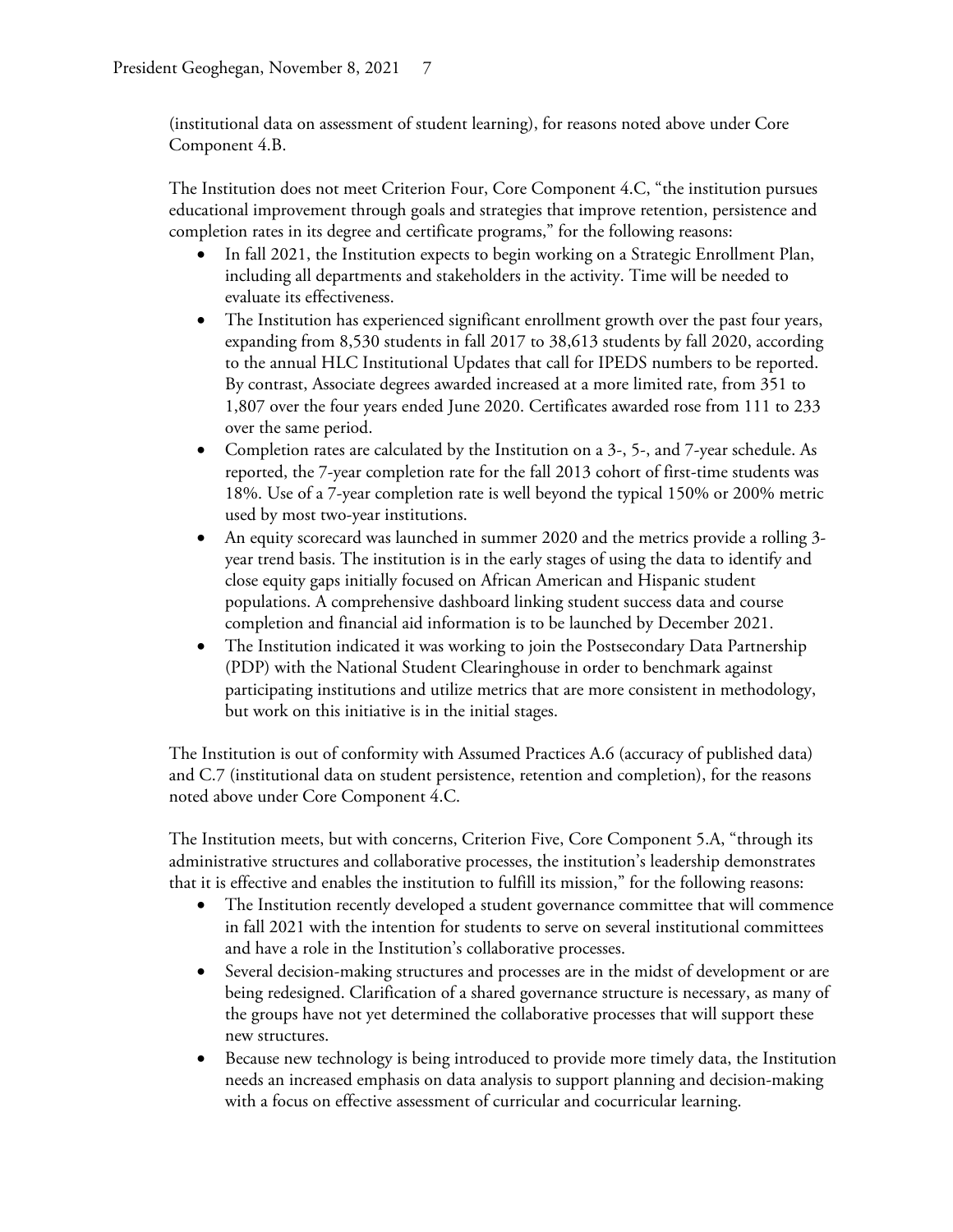• The Institution has indicated the launch of several new initiatives and must demonstrate their effectiveness. The first evaluation of the strategic plan is scheduled to start in fall 2021 and will begin to inform changes that may be necessary.

The Institution meets, but with concerns, Criterion Five, Core Component 5.B, "the institution's resource base supports its educational offerings and its plans for maintaining and strengthening their quality in the future," for the following reasons:

- Following several years of ongoing leadership changes, it appears that the Institution's organizational structure may be stabilizing, yet many significant initiatives undertaken in recent months are not yet tested.
- The Institution has increased its student enrollment significantly since fall 2018 due to the partnership with SRC, and revenues have increased due to this growth. However, the institution presented no evidence to support that the present business model provides a high-quality educational experience for students. Concerns have been raised about faculty and staff hiring and development; the number of full-time faculty for several academic programs; lead faculty to adjunct faculty ratios; student dissatisfaction with the quality of advising and engagement with adjunct faculty; lack of ongoing, consistent review of learning outcomes; and low long-term completion rates.

The Institution meets, but with concerns, Criterion Five, Core Component 5.C, "the institution engages in systematic and integrated planning and improvement," for the following reasons:

- With the goal of 100,000 students by 2025, the Institution has not used its substantial financial base to proactively develop a resource and deployment plan that outlines a scalable model of services to support the expanding population. In several instances, evaluation of and modifications to operations is lagging behind the rapid enrollment growth pattern.
- The Institution's planning efforts do not closely align with the changing student population both in terms of growth and disaggregation of the student population, and an enrollment management plan is in developmental stages.
- Assessment of learning plans are just being implemented and not yet tested. The plan will need to outline an ongoing cycle of continuous quality improvement.
- Evidence is lacking as to how processes and investments function as anticipated.
- The institution is in the second year of its 2020-2025 Strategic Plan, with the first evaluation scheduled for fall 2021, and a pattern of success in meeting key performance indicators has not yet been established.

The Board of Trustees of the Higher Learning Commission has determined based on the preceding findings and evidence in the record that the Institution is not in compliance with the Criteria for Accreditation or the cited Assumed Practices and should therefore be placed on Probation.

## **Next Steps in the HLC Review Process**

**Assurance Filing:** The Board required that the Institution submit an Assurance Filing no later than February 1, 2023, or at least eight weeks prior to the comprehensive evaluation, providing evidence that the Institution has ameliorated the findings of noncompliance identified in this action that resulted in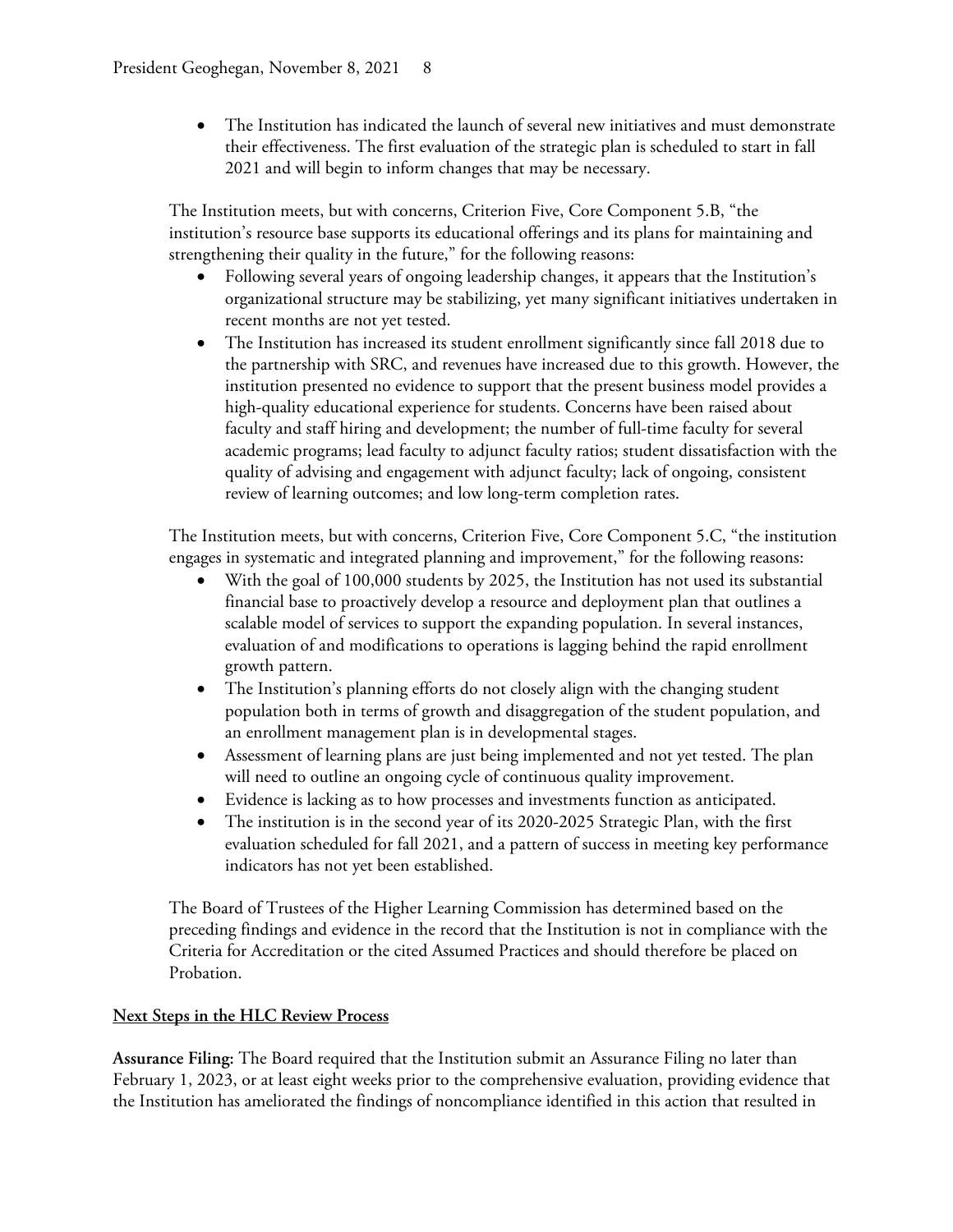the imposition of Probation and the findings of Met with Concerns, and providing evidence that the Institution meets the Criteria for Accreditation, Federal Compliance Requirements, and the cited Assumed Practices.

**Comprehensive Evaluation:** The Institution will host a comprehensive evaluation no later than April 2023 to enable a team of peer reviewers to determine whether the Institution has ameliorated the findings of noncompliance that led to the imposition of Probation and whether the Institution otherwise meets the Criteria for Accreditation, and to make a recommendation about whether the Board should remove Probation or take other action.

**Board Review:** The Board will review the documents associated with the evaluation at its November 2023 meeting to determine whether Probation shall be removed, or if the Institution has not provided sufficient evidence of amelioration as noted above, whether other action should be taken, up to and including withdrawal of accreditation.

## **HLC Disclosure Obligations**

The Board action resulted in changes that will be reflected in the Institution's Statement of Accreditation Status as well as the Institutional Status and Requirements Report. The Statement of Accreditation Status, including the dates of the last and next comprehensive evaluation visits, will be posted to the HLC website.

In accordance with HLC policy, $6$  information about this action is provided to members of the public and to other constituents in several ways. This Action Letter and the enclosed Public Disclosure Notice will be posted to HLC's website not more than one business day after this letter is sent to the Institution. Additionally, a summary of Board actions will be sent to appropriate state and federal agencies and accrediting associations. This summary also will be published on HLC's website. The summary will include this HLC action regarding the Institution.

On behalf of the Board of Trustees, thank you in advance for your cooperation. If you have questions about any of the information in this letter, please contact your HLC Staff Liaison, Dr. Karen J. Solomon.

Sincerely,

Barrara German-Dailey

Barbara Gellman-Danley President

Enc: Public Disclosure Notice

<sup>6</sup> COMM.A.10.010, Notice of Accreditation Actions, HLC Public Notices and Public Statements